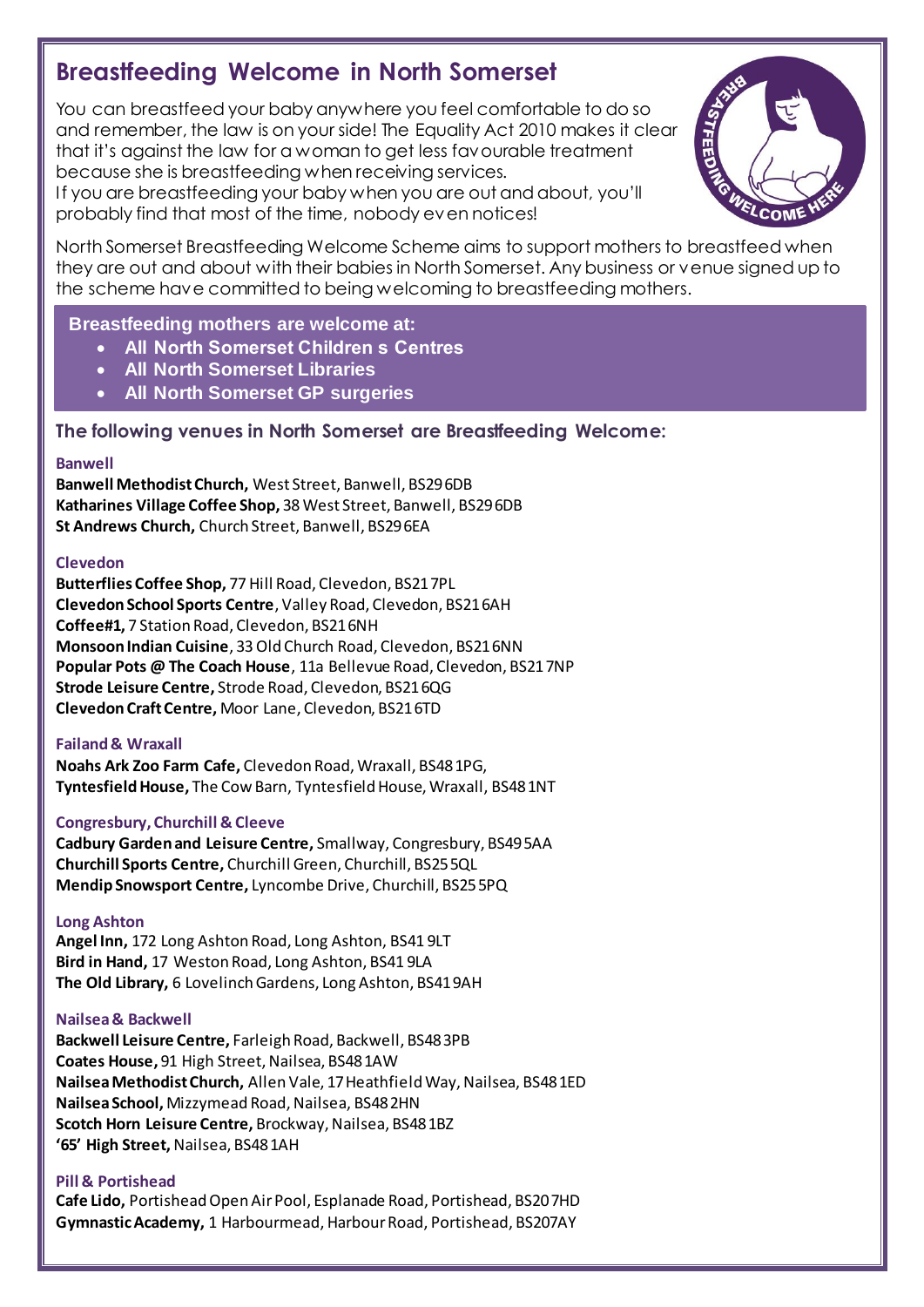**Hall and Woodhouse**, 59 Newfoundland Way, Portishead BS207FP  **Heaven on the Hill**, 121 Avon Way, Portishead, BS20 6LT  **Impero Lounge,** 60 High Street, Portishead, BS206EH Lakeside Cafe, Cafe Lake Grounds, Lake Road, Portishead, BS207JA, Parish Wharf Leisure Centre, Harbour Road, Portishead, BS20 7DD Portishead Chiropractic Clinic, 17 Roath Road, Portishead, BS206AW Portishead Open Air Pool, Esplanade Road, Portishead, BS207HD Portishead Youth Centre, 1 Harbour Road, Portishead BS207DD **Robert John Hairdressers, 4 Cabstand, Portishead BS207HW** Sainsbury's, Sherbert Way, Portishead, BS207GD The Nursery, 8-10 Combe Road, Portishead, BS206BJ Experience Cafe, Cafe Lake Grounds, Lake Road, Portishead, BS207JA,<br>
Parish Wharf Leisure Centre, Harbour Road, Portishead, BS207DD<br>
Portishead Chiropractic Clinic, 17 Roath Road, Portishead, BS207DD<br>
Portishead Open Air P

#### **Tickenham**

 **Folly Farm Day Nursery,** Clevedon Road, Tickenham, BS216RY

#### **Weston-super-Mare**

 **Bonds Wine Bar,** 18-22 Walliscote Rd, Weston-super-Mare, BS231UG **Boots,** 52-56 High Street, Weston-super-Mare, BS231JA **Browns Stateside,** 24 Meadow Street, Weston-super-Mare, BS231QQ  **Cabot Court Hotel,** Knightstone Road, Weston-super-Mare, BS232AH  **Cafe Gold,** 11 Waterloo Street, Weston-super-Mare, BS231LA  **Caffe Nero,** 53-55 High Street, Weston-super-Mare, BS231HD  **Central Perks,** 12 The Centre, Weston-super-Mare, BS231UW **Coco's,** 57 Regent Street, Weston-super-Mare, BS231SP **Coffee#1,** 18-20 High Street, Weston-super-Mare, BS231JF  **Costa Coffee,** 31-33 High Street, Weston-super-Mare, BS231HD  **Costa Coffee,** Gallagher Retail Park, Marchfields Way, Weston-Super Mare BS23 3YY  **Dragon Inn,** 15 Meadow Street, Weston-Super-Mare, BS231QG  **Finest Blend,** 12A Waterloo St, Weston-Super-Mare, BS231LG  **Fresh 'N' Tasty Bites,** 10-12 High Street, Weston-super-Mare, BS231JF **Gardens Restaurant,** 82 High Street, Weston-super-Mare, BS231HS  **Grand Pier,** Marine Parade, Weston-super-Mare, BS231AL  **Hadley's at Number One,** 1 Boulevard, Weston-super-Mare, BS231NN  **Hercynian Lodge,** 50 Birnbeck Road, Weston-super-Mare, BS232EE  **Hutton Moor Leisure Centre,** Hutton Moor Road, Weston-super-Mare,BS228LY **JumpNJackz**, Unit 2-4 Gilda Buildings, Winterstoke Road, Weston-super-Mare, BS233YS **McDonalds,** 46 Regent Street, Weston-super-Mare, BS231SL **Mothercare,** Unit A Phillips Road, Weston-super-Mare, BS243YR  **No1 Sandwich Bar,** 1 Waterloo Street, Weston-super-Mare,BS231LA  **Odeon Cinema,** The Centre, WalliscoteRd, Weston-super-Mare, BS231UR  **Puxton Park,** Cowslip Lane, Hewish, Weston-super-Mare, BS24  **The Bay Café @ the Tropicana,** Marine Parade, Weston-super-Mare, BS231BE  **The Blakehay Theatre,** 20-22 Wadham Street, Weston-super-Mare, BS231JZ  **The Coffee House,** 96 High Street, Weston-super-Mare, BS231HS **The Imperial,** 14 South Parade, Weston-super-Mare, BS231JN  **The New Castle,** 2 Kewstoke Road, Kewstoke, Weston-super-Mare, BS229YD  **Three Twists, The Traditional Pasty Company**, 9 Beach rd., Weston-super-Mare BS23 1AU  **Treats Cafe Ltd,** 48 Meadow Street, Weston-super-Mare, BS231QH **Twinkle Toes Childminding**, 10Sophia Gardens, Worle, Weston-super-Mare, BS227DS  **Uphill Wharf Café Bar**, Uphill Way, Uphill, Weston-super-Mare, BS234XR **Victorian Cafe,** Marine Parade, Weston-super-Mare, BS231BE  **Vineyard Bistro,** Winter Gardens, Weston-super-Mare, BS231AJ **Waitrose,** 2 Phillips Road, Weston-super-Mare, BS233UZ  **Weston Museum,** Burlington Street, Weston-super-Mare, BS231PR  **Weston Pram Centre,** Unit 11 Oldmixon Cresent, Weston-super-mare, BS249AX  **White Lace and Promises Bridal Boutique**, 246 Milton Road, Weston Super Mare, BS22 8AQ  **White Studio Body Casting,** Unit 2, 1 Palmer Street, Weston Super Mare, BS23 1RP

If you are a business *<u>owner and would like to</u>* sign up to the scheme, simply get in touch with us via email at: **@n** somerset.gov.uk